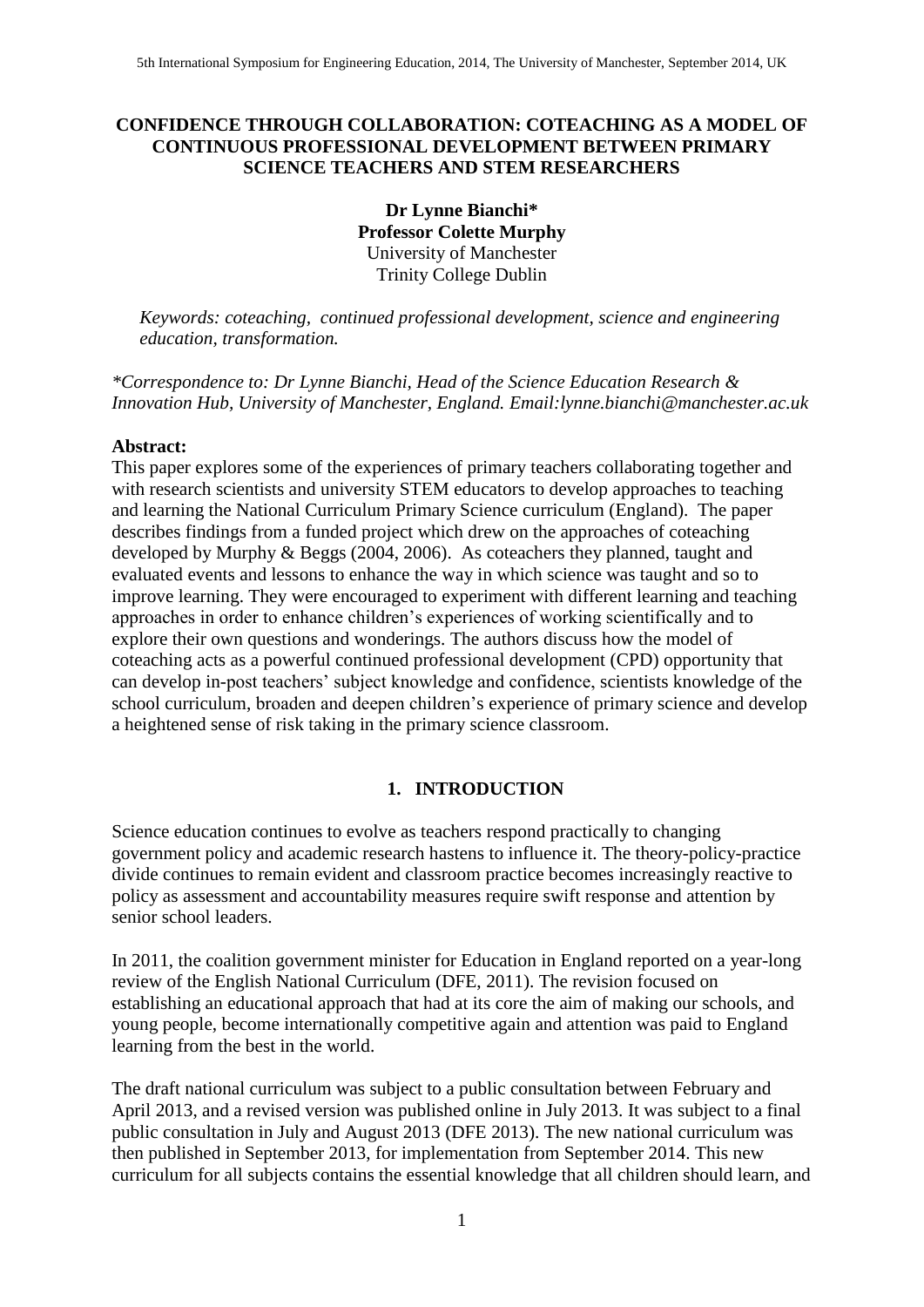government was clear in its intent to state that this would not dictate how teachers should teach.

Implementation guidance provided by Department for Education for teachers, in terms of support for the teaching of science, focused on the use of the National STEM (Science, Technology, Engineering and Maths) Centre resources for primary and secondary science and attention is drawn to the 'Practical Science' resources (2013) which aim to strengthen science practical work albeit it only for secondary schools and colleges. Support for teacher continuous professional development is provided by the [National and Regional Science](https://www.sciencelearningcentres.org.uk/consortia/national/)  [Learning Centres](https://www.sciencelearningcentres.org.uk/consortia/national/), Local Authorities, publishers, educational charities, independent consultancy groups and individuals, initial teacher training and other University-based education organisations, on-line providers and school-to-school support.

These providers aim in the main to enhance teacher's competence and confidence in a wide variety of areas, such as science subject knowledge, classroom pedagogy, assessment practices, subject coordination and subject leadership. Primary Science teacher confidence and its effect on practice has been an area of interest for some time (Harlen, 1995; Appelton 1997; Harlen & Holroyd 1997; Murphy & Beggs 2005; Murphy et al. 2007). Influencing teacher confidence however continues to be a challenge, as noted by OFSTED (2011) in their evaluation of school science between 2007-10.

Murphy & Beggs' (2005) Scoping Study for the Wellcome Trust identified that teachers felt that their overall lack of science background knowledge, confidence and training to teach science effectively was the most significant issue facing primary science education. These factors alongside lack of resources, lack of time, overloaded science curriculum, large class sizes and lack of classroom assistance create challenging circumstances for teachers in school. Indicative evidence provided by teachers aligned with the authors curriculum development activity signifies that the same issues still prevail, and the situation in schools may in fact have worsened since that reported in 2007, since the removal of primary science standard assessment tasks (SATs).

The removal of SATs was predicted by some to potentially improve the type of science learning being undertaken by children, with greater leanings towards investigative science (Collins et al, 2008). Evidence remains divided, however, as to the true impact of this change and what has resulted in many cases is the lowering of the status of science (Wellcome Trust, 2011).

Primary teachers' confidence to teach knowledge and skills in primary science is the focus of this paper. It reports on a 12-month curriculum development project in which primary teachers, secondary teachers and STEM researchers co-constructed and co-taught learning opportunities for junior aged children. A coteaching approach was integrated into the methodology and involved a collaborative process of planning, teaching and reflection (Murphy & Beggs 2009). The paper focuses on the effect of this approach on teachers' confidence and reflects on the approach as a model for continued professional development for new and in-service teachers and asks, 'What effect does a co-constructed approach to curriculum development have on the teachers' confidence to teach knowledge and skills in primary science?'

Coteaching occurs when teachers share the responsibility for all aspects of students' learning during an instructional time frame (e.g. a class or curricular unit), including planning,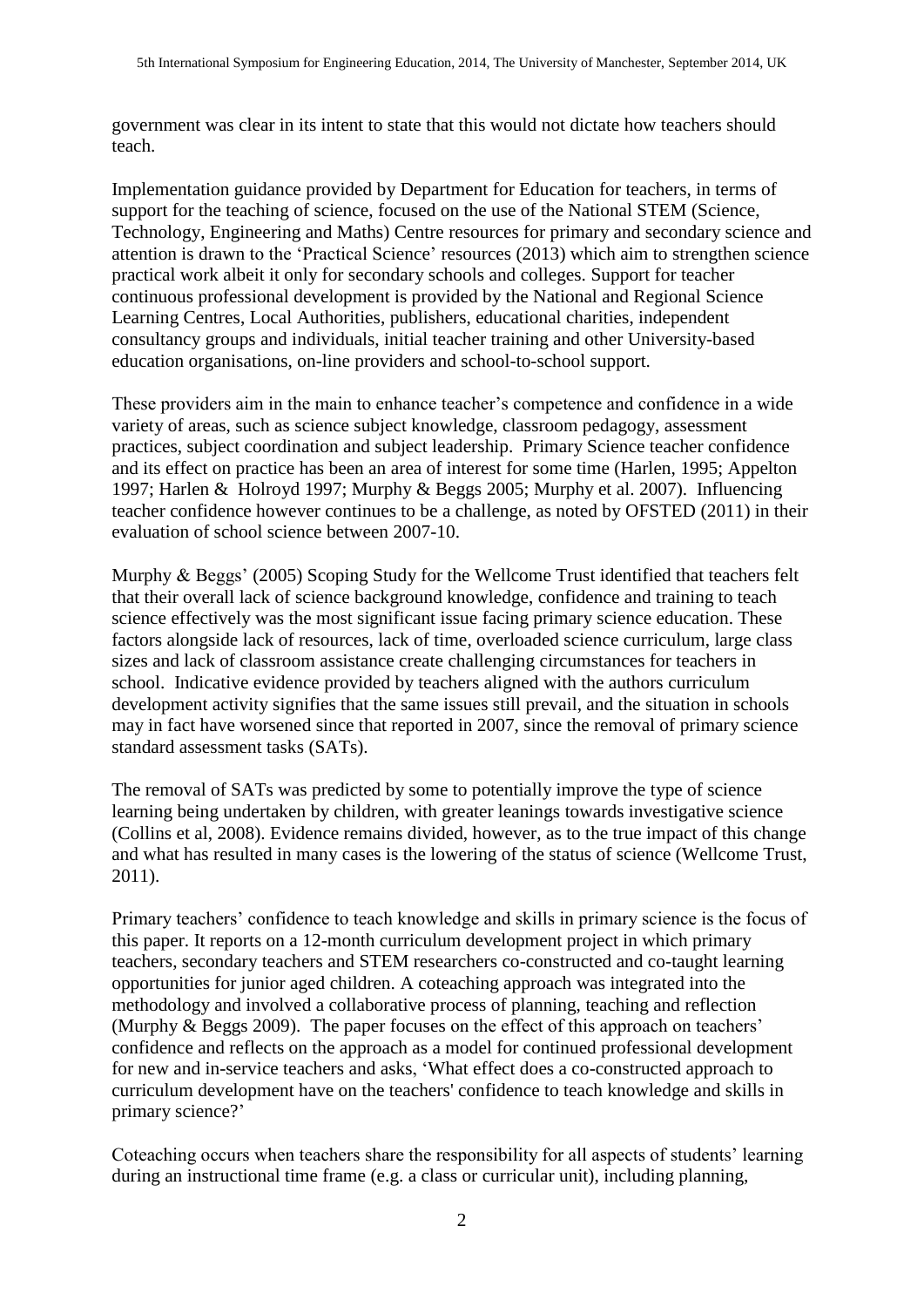teaching, assessment and evaluation (Martin, 2009). Coteaching has been applied to science teacher education in both the preservice and inservice settings, and its usefulness as a model for learning to teach has led to its expanding use in other content areas and educational settings (Murphy et al. 2013). It provides a structure for teacher reflection on theory, praxis and practice and has been shown to address a variety of issues in science education including teacher planning, the quality of teacher pedagogical knowledge and pedagogical content knowledge, formative evaluation of student learning, and professional practice and selfefficacy. Coteaching promotes a sense of shared responsibility for teachers (Wassell & LaVan, 2009) and increases access to social and material resources, thereby increasing opportunities for classroom actions (Roth et al., 2004). In addition, coteaching and the subsequent need for coplanning among teachers, nullifies teachers' common practice of isolated planning. While many teachers plan lessons in isolation, and prefer to do so, such practice typically results in maintaining current teaching practices, rather than changing lessons to meet students' differing needs. When teachers plan collaboratively and coteach those lessons, they have more opportunities to respond to the learning needs of diverse students (Thousand et al, 2006).

## **2. METHODOLOGY**

This paper reports on a research project that aimed to create National Curriculum-linked schemes of work/topic plans that were stimulated by, and permeated with children's wonderings about the world. The project combined CPD using coteaching partnerships between primary and secondary teachers and university STEM educators, focused on enhancing teacher's confidence in chemistry and their skills in working scientifically. A key aim was to authentically respond to children's scientific wonderings and questions. Inspiration came from the exploration of the centrality of wonder in teaching and learning across the curriculum, work being undertaken by groups aligned with the Imaginative Education Research Group in Vancouver (Egan et al, 2014) and from the 'NASTA – new approaches in science teaching and assessment' (Murphy et al, 2009) and 'SCITE – Science Coteaching in Teacher Education' projects (McCullagh, Doherty and Murphy, 2013). Insights from this research endorsed the project's interest in sharing professional practice and co-developing understandings through curriculum development and classroom based activity.

#### *2.1 Context*

Of the group  $(n=12)$  who all taught in urban/suburban localities, four had been teaching for less than five years, four between 5-10 years, three between 11-20 years and one over 20 years. They were all teachers of 7-11 year olds and some held senior leadership positions – four being subject leaders (of which two were also Assistant Head teachers) and one was a Deputy head teacher. Only three out of the 11 who completed the questionnaire had previously carried out any professional development or research/project work in science education, and those who had had experienced it only through prior involvement in the author's previous studies. The teachers, in the main, reported teaching science for 1-2 hours per week, with only two teaching it for less than 1 hour per week.

Factors the teachers identified as being the main issues they faced in their science teaching were lack of: time, perceived lack of subject knowledge, equipment and resources. In comparison to other subjects, teachers rated their confidence generally to be as good as in other subjects when self-rating at the beginning of the project (1 = very low to  $5$  = very high scale).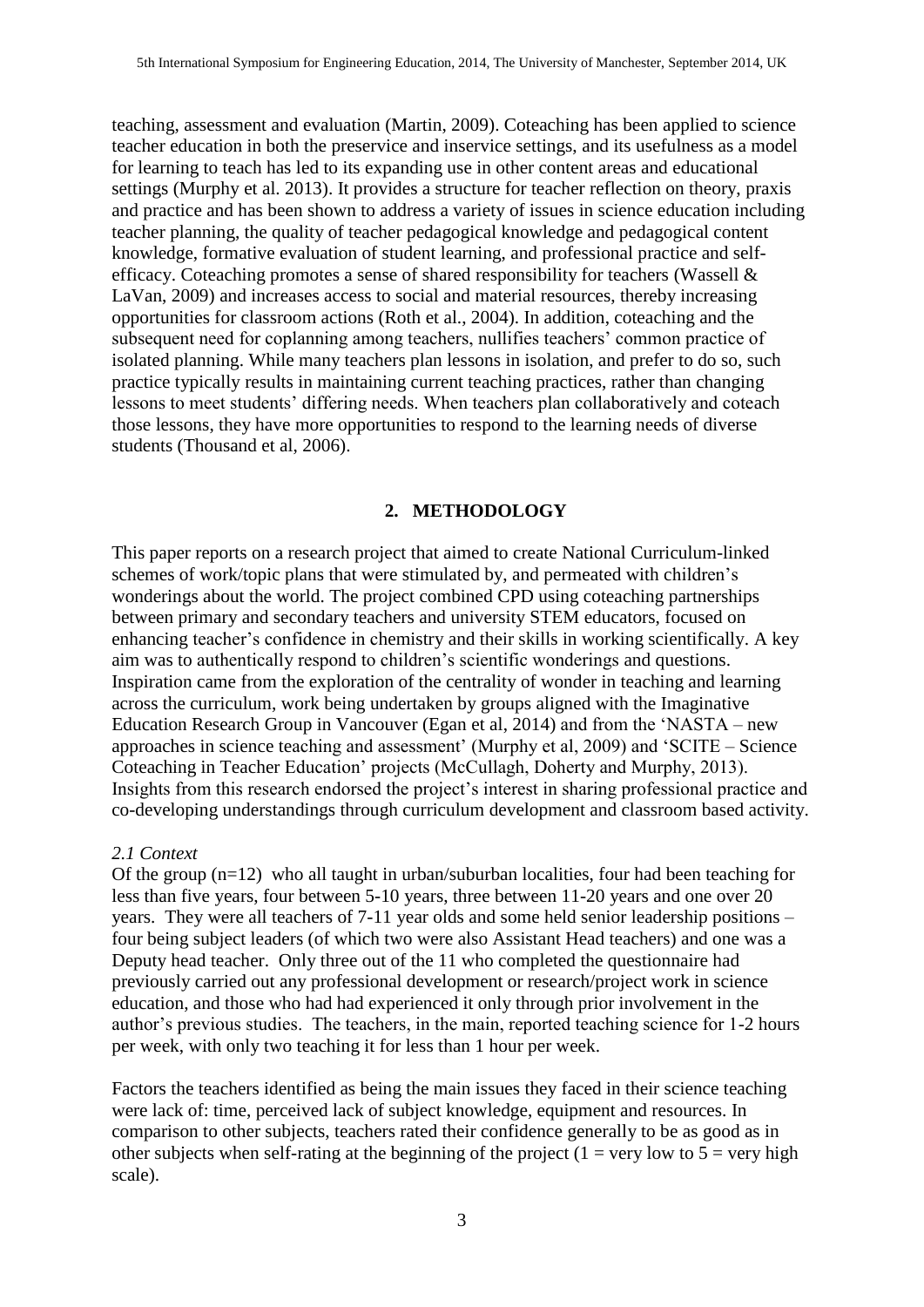# *2.2 Interventions*

Seven schools (five primary and two secondary) and three university groups involved, in total: fourteen teachers, five research scientists and engineers, two project leaders, approximately 270 children and three science educators. The CPD events were facilitated and planned by a lead science educator/project manager. The methodology involved an immersive learning programme that comprised of cycles of CPD and reflection events, followed by periods of school based activity. In total there were two development days, a three-day blocked Immersion Event, a half day review meeting, in-school activity including sharing practice with others through school assemblies, display and staff meetings, and a celebration pupil conference.

During the development and Immersion Event days, teachers shared insights into the pedagogical approaches used to engage children in learning science in the primary classroom. Scientists and science educators whose expertise lay in general science, chemistry and atmospheric chemistry/climate change shared knowledge and understandings around the core principles related to the nature of matter and chemical reactions. The project was targeted at enhancing the teaching of chemistry as defined by the 1999 Key Stage 2 English National Curriculum Programmes of Study (pupils of 7-11 years of age). Practical activities, experiments, analogies and models formed key parts of developing the knowledge and understanding of the teachers. The stimuli provided shared experiences between the primary teacher-secondary teacher-researcher-educator partnerships.

Coteaching was encouraged throughout the whole experience with teachers and researchers encouraged to group together to plan, teach and reflect collaboratively and critically. Project leaders designed activities to incorporate practical science experiences and also encouraged teachers and researchers to share time in informal, non-taught parts of the development days. All groups planned schemes of work/topics for up to 8 weeks of study which were taught for 2-3 hours per week. Lessons were undertaken in classrooms, outdoor spaces and High school laboratories. Each school/scientist partnership group regularly presented progress to project peers and in their schools, focusing on the progress and impact of the work on children's learning, the teacher-scientist partnerships, and on themselves. During the celebration conference children presented their learning to a wider school audience including senior leaders, school governors, parents and representatives from the funding charitable organisations.

# *2.3 Data Collection*

Research methods used to catalogue and record teacher and scientist experiences and perceptions included pre and post teacher confidence questionnaires (as used in Murphy & Beggs 2005), videos, project leader reflective notes from informal meetings, curriculum plans and reflective letters. Videos of one-to-one interviews were taken during the Immersion Event with participants using a SWOT model to reflect (strengths, weaknesses, opportunities and threats). Participants wrote reflective letters at the end of the project which focused on messages to themselves at the start of the project. These were written independently and were only shared with the project leader.

Data from the reflective exercises was collated, transcribed where necessary for evaluation purposes. What emerged were findings that surpassed what was usually expected of a CPD course. As such these were of particular interest for the project leader and funding groups (namely the Primary Science Teaching Trust and the Comino Foundation). In order to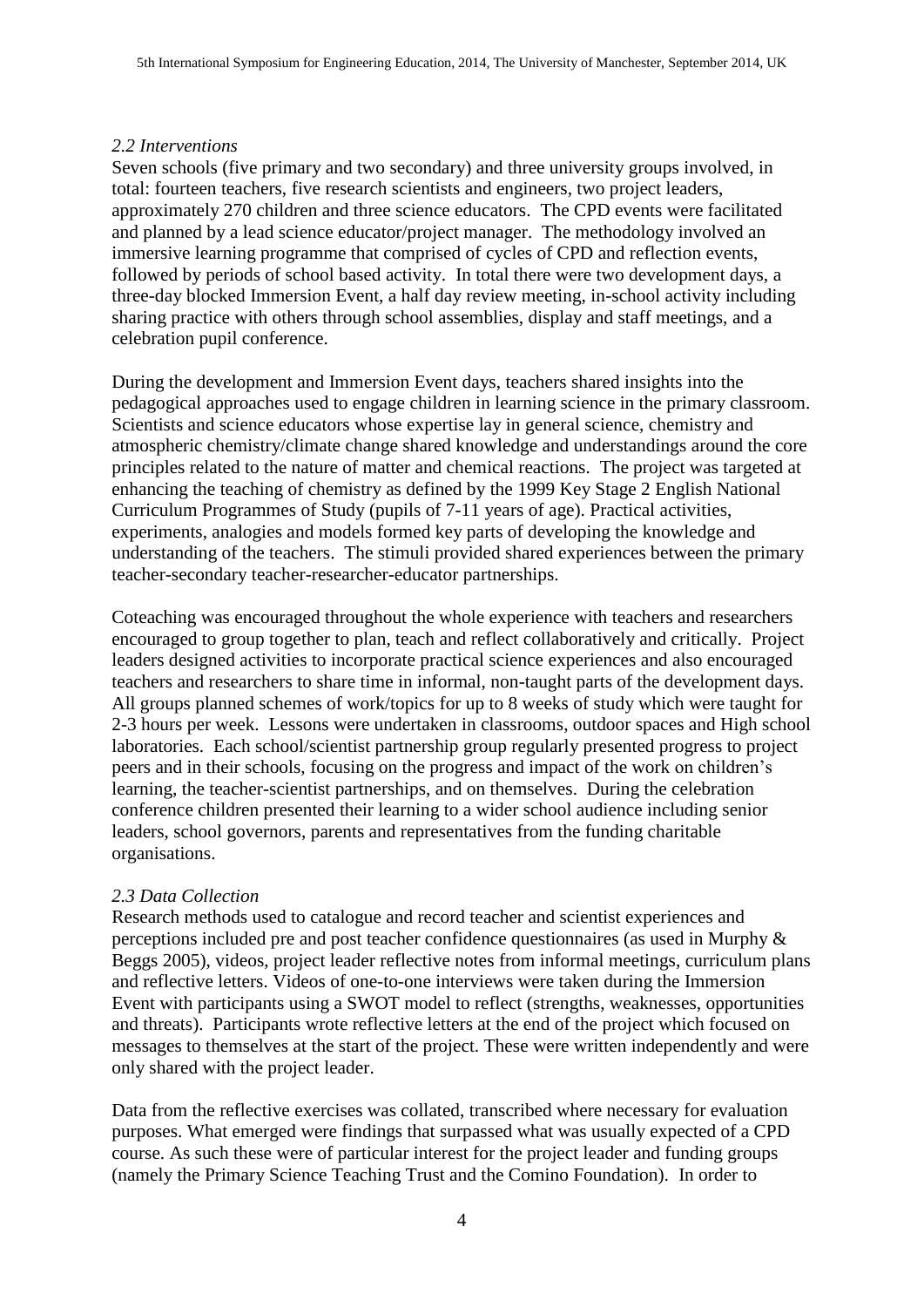further understand this data, the questionnaire results, reflective letters and video recordings have been reviewed in greater detail, and key themes drawn out. In particular such data sets have been analysed to explore the influence of the project on the:

- nature of coteaching practice within the teacher-research scientist groups
- development of teacher's confidence in Chemistry subject knowledge.

# **3. FINDINGS AND DISCUSSION**

*3.1 The nature of coteaching practice within the teacher-research scientist groups* Coteaching consists of coplanning, copractice and coevaluation. Within the project primary teachers were brought together with research scientists and high school partners where possible. Immersion and development days provided opportunity for the project leader to facilitate activities and structure experiences that enabled participants to share experiences, develop relationships and explore each other's professional roles. No specific training on coteaching was provided to the teachers or scientists, yet it was used to guide the model of practice that the project leader used to coordinate the activities/development opportunities for the group. Encouragement was given by the project lead for small groups to form consisting of up to 3 primary teachers, 2 high school teachers and a research scientist. These groups spent a good proportion of time during the Immersion event building relationships, finding out about each other's work practices and planning topics of work. The topic plans brought together children's questions, core aspects of desirable learning from the primary Science National Curriculum and interventions that supported the development of science knowledge in interesting or innovative ways.

Discussions during the Immersion event and in subsequent meetings were lengthy and the project lead allowed time for sharing and refining ideas with the whole project group. Where it was thought useful researchers were able to source equipment to demonstrate practical activities that could link to the plans of work, and teachers provided rigorous insight into the curriculum and pedagogical implications within their own contexts and school settings. The planning included outlining dates, times and required resources, such that the school based activity would start relatively quickly after the Immersion and development days.

Each school-researcher partnership produced detailed planning which teachers took the lead on, using standard school based planning grids to log activity. The groups liaised using electronic mail and telephone in between face-to-face meetings and partnerships were in general proactive and responsive. There was no minimum or maximum time obligation for the project by any group other than the face-to-face meetings, yet there was an explicit overarching expectation to be innovative and to extend children's learning to its fullest.

Copractice, whereby teachers and researchers delivered lessons together, took place in a range of ways. In some cases, where a research scientist was unable to attend or distance from the school locality hindered the opportunity to collaborate, high school teachers adopted the same type of roles. The interplay between teachers and high school teacher/researcher scientist was found to be:

- research scientist teaching teacher about an aspect of science, through practical exploration, drawings, modelling and questioning
- teacher teaching research scientist about the school curriculum, effective teaching strategies and pedagogies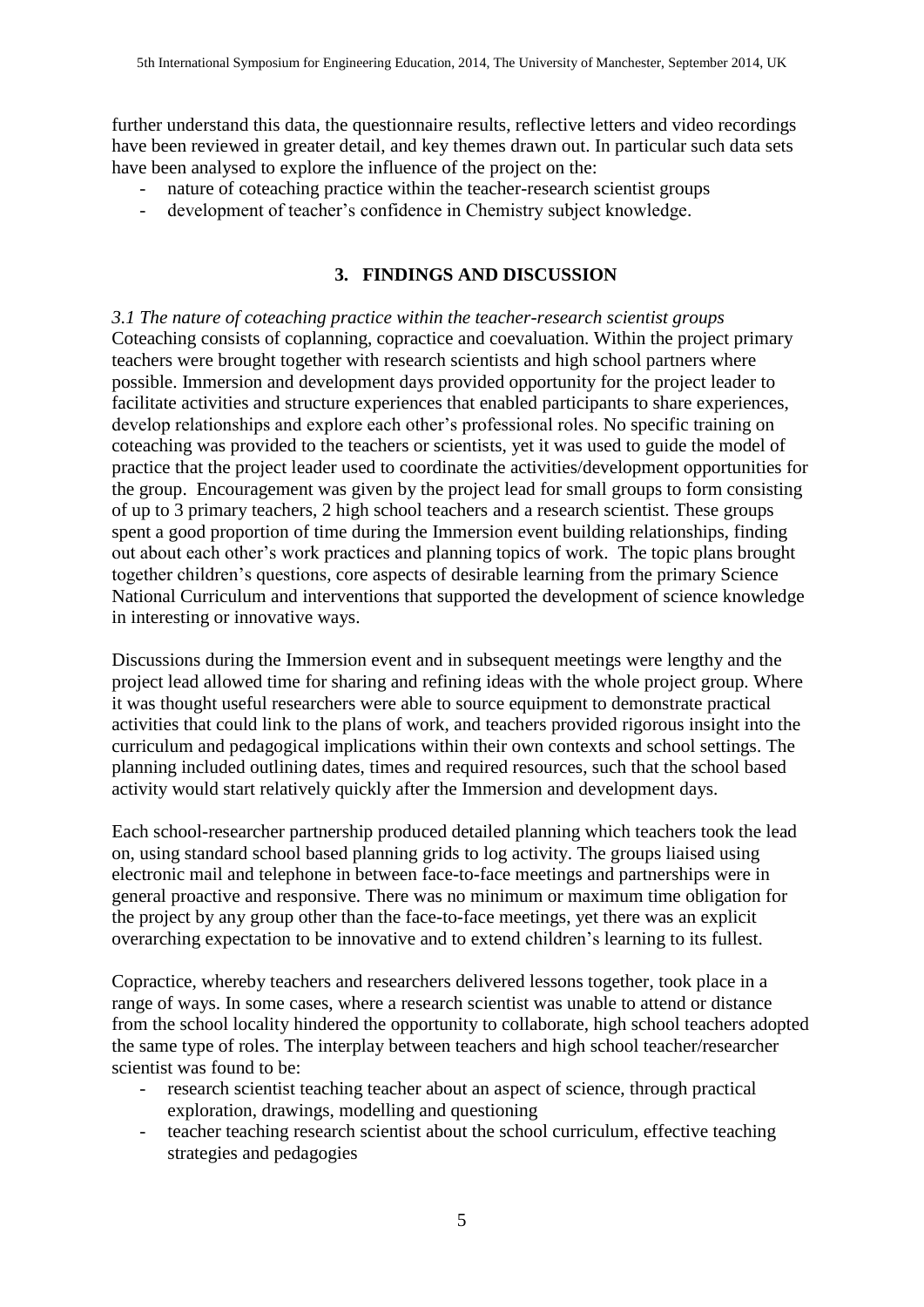- primary teachers undertaking preliminary lessons prior to researcher visits to the primary school, so as to establish where the children's understandings lay or lessons that followed on from a researcher-involved experience
- high school teacher/researcher leading a particular science-based practical with primary teacher mediating language and breaking down activities into manageable steps for the children
- primary teacher leading activities that had been coplanned with the research scientist, but the researcher was not present
- research scientist undertaking an assembly, demonstration with no intervention from the primary teacher
- high school teachers delivering lessons for primary children who visited their school laboratories.

Teachers explain the impact of such collaborative practice.

## Kate (primary teacher: 9-month-on written reflection)

*[I] cannot stress how important [the link between researchers and teachers] was to have an increased confidence in [my] own subject knowledge. Like the collaborative planning, how fab is it to be able to tap into the expert's way of doing things?... Also it's nice to build up relationships with people who can come into the classroom and help.*

## Gemma (primary teacher: video)

*The strengths of the project …it's been really lovely planning as a four – as a chemist, a secondary school Chemistry teacher and then there's myself and my colleague, primary school teacher. And that mix today has been coming out as really important and really strong. The Chemist having such amazing chemistry knowledge and Alison, being a lovely bridge between the Chemistry and the teaching aspect and then Louise and I have the primary pedagogy. I think I've really seen that in action today, working well.*

#### (Alison, secondary teacher. video)

*Tim [the Chemist] … was able to explain them to the primary school teachers and the other scientists were… and give them other ways of explaining, for instance particle theory. They were really confident in explaining, and it was nice to see that.* 

## Jake (primary newly qualified teacher: video)

*… it's not very often you get chance to work with specialists to develop something you can do with your kids. If I'm truthful its inspired me more being here and actually doing it and thinking 'I can do that' I can do this – and it's not actually that much to get a candle out in a lesson or that much to use some chemicals as long as you explain it to the children, explain what you're doing. So it's given me a confidence in that sense to go to my classroom and have a go. And it's also been nice, not just people in their field of Chemistry, but experienced teachers who've then gone 'perhaps you could do it that way' or 'have you thought about doing this' so it's been quite nice from a personal point of you.*

Coreflection was a facilitated activity that the project leader supported. Particular directed tasks were undertaken, such as teachers and researchers undertaking short presentations to the main group to explain activity and impact, the video 'talk-to-camera' activities and the reflective letter. Reflections on individual lessons/aspects of the learning seemed to emerge less strongly, with most teachers and researchers providing general impressions of activity. In hindsight a more concerted effort to encourage coreflection activities soon after the delivery of an experience would be useful in truly understanding the limitations and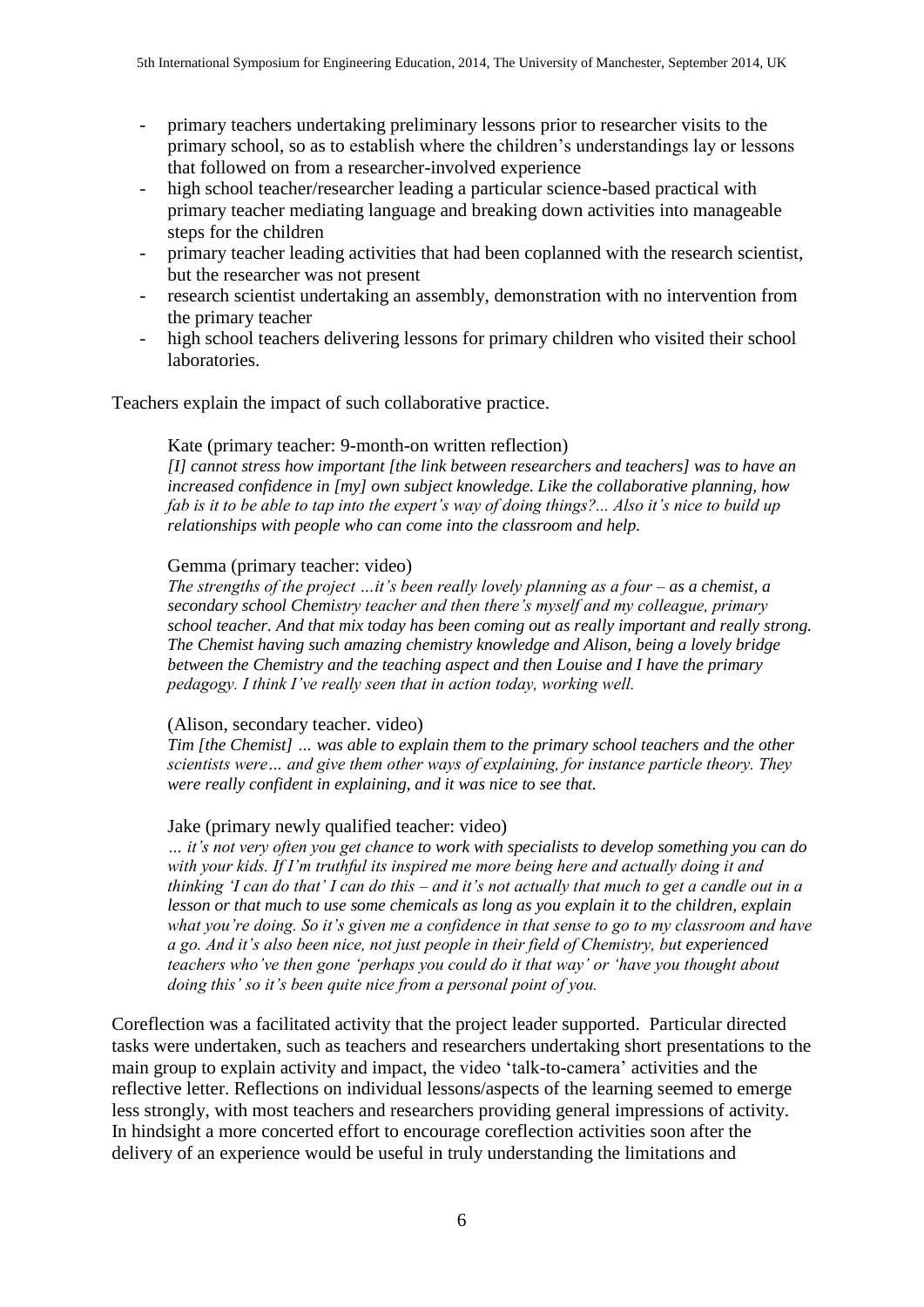successes of particular styles or approaches to teaching and learning, as well as deconstructing the nature of the collaborative teacher-researcher relationship.

Whereas the teacher responses indicate the benefits of the collaborative relationships, none made reference in their reflective letters or video commentaries of the practical issues arising from organising and sustaining such involvements. Previous studies have noted the influencing factor teacher-coteacher relationships as being an important factor in the success of coteaching (Murphy & Beggs 2005), which in this study relied on a matching being directed by the project manager during facilitated activities during meetings and the Immersion event. On such occasions dedicated time was given to relationship building, sharing practice and learning experiences as well as coplanning and coreflection. The main breakdown or limitation on the copractice in schools was found less to be to do with personal relationships and more to do with availability of time and the distance between the school and the researcher.

What proved apparent across the school-researcher groups was the range of approaches of copractice that took place in the classroom. Teachers discuss how the project has helped them experience science which in many ways was 'led' by children's interests, and indeed their own. There was a change in teacher attitude and practice to science teaching resulting from feeling supported and having shared responsibility and ownership for their lessons. Such findings relate to those reported by Murphy et al (2013). The range of interpretations for copractice provide a rich insight into what can be feasibly achieved in such circumstances, especially where a non-teaching and non-school based professional is involved in the partnership.

This study adds to the literature on the implementation of coteaching in schools and supports the discussion that coteaching leads to transformative practice (Murphy and Carlisle 2008; Tobin and Roth 2005) by providing expanded opportunities for diversifying teaching and learning styles through shared contribution, collective responsibility and the active promotion of each other's agency (Murphy and Carlisle 2008). It provides new insights into how this model can also be applied to copractice relationships across professional disciplines where the focus of development is the enhancement of learning opportunities in primary science, and stimulates further research interest to explore the impact of such practice on the research scientists' professional and personal development.

*3.2 The development of teacher's confidence in Chemistry subject knowledge* The project activities, in particular those undertaken in the three-day Immersion Event, focused on developing subject knowledge and skills in Chemistry with key focus paid to the concepts of the Nature of Matter and Chemical Reactions.

Teacher expressed apprehension and concerns over their own subject knowledge.

## Gemma (primary teacher: video)

*Weakness of mine that I have realised, is basically my science knowledge, just not knowing enough about things, so you think OK I can explain this at a primary level but you realise actually you personally need to know at a deeper to really explain it at a primary level…you start grasping some understanding of… OK I see where that goes, and it helps with the more basic level.*

Louise A (primary teacher: reflective letter)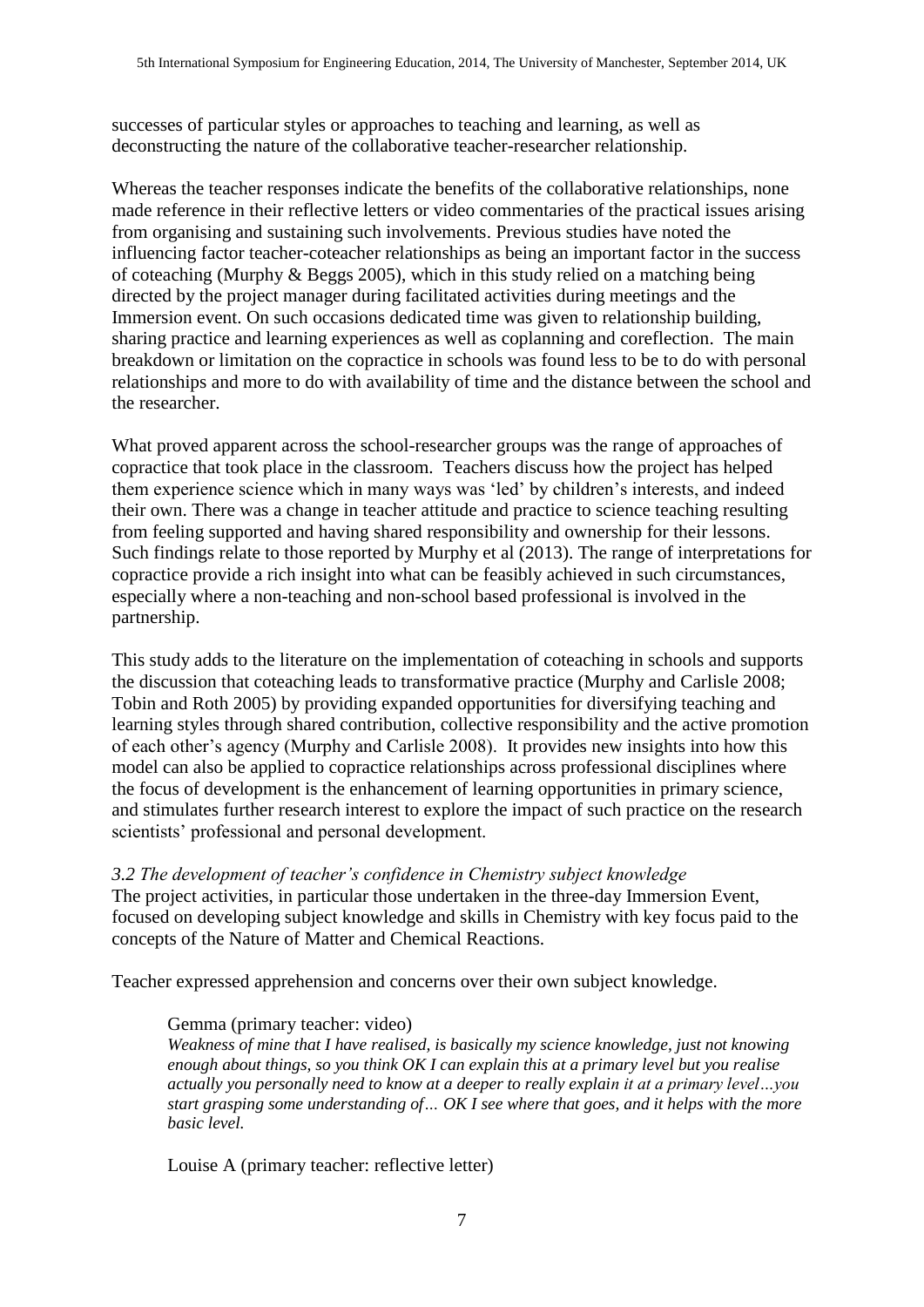*The worries that you have about your own chemistry subject knowledge will be addressed at the Immersion Event, where you will have the opportunity to ask all the questions you need, as many times as you need.*

Louise B (primary teacher: reflective letter) *… as you are well aware, your subject knowledge is currently woeful and because of that science is a weekly necessity rather than something to look forward to.*

Project teachers' rated their confidence to develop children's understanding of areas of Biology, Chemistry and Physics, as shown in Table 1. In general, post-questionnaire data illustrates a general positive shift in confidence across three out of the four areas of work in Chemistry, namely those that were addressed within the Immersion event. It is also notable that perceived confidence in other aspects of science has also changed, yet the greatest number of 'very high' responses relate to those related to Chemistry.

|                | Number of teacher responses |                |               |             |                |                |                |                |              |          |                |               |                         |  |  |
|----------------|-----------------------------|----------------|---------------|-------------|----------------|----------------|----------------|----------------|--------------|----------|----------------|---------------|-------------------------|--|--|
|                | Biology                     |                | Chemistry     |             |                |                | Physics        |                |              |          |                |               |                         |  |  |
| Scaled         |                             |                |               |             |                | renewable/     |                |                |              |          |                |               |                         |  |  |
| responses      |                             |                | properties of |             |                | non-           |                |                |              |          |                |               |                         |  |  |
| Pre-project    |                             | life cycles of | solids.       |             | permanent/     | renewable      |                | insulators     | how sounds   |          |                |               |                         |  |  |
|                | basic life                  | a flowering    | liquids and   | the water   | temporary      | energy         | investigating  | and            | are          |          | how sound      | reflection of | how we see              |  |  |
|                | processes                   | plant          | gases         | cycle       | change         | sources        | circuits       | conductors     | produced     | friction | travels        | light         | things                  |  |  |
| Very low 1     | $\circ$                     | $\circ$        | $\circ$       | $\circ$     | 0              | $\circ$        | 0              | $\mathbf{O}$   | $\circ$      | 0        | $\circ$        | $\circ$       | o                       |  |  |
| $\overline{2}$ | $\overline{\mathbf{2}}$     | в              |               | з           | $\overline{2}$ | $\overline{2}$ |                | $\overline{2}$ | 2            | 0        | $\overline{2}$ | в             | $\overline{\mathbf{2}}$ |  |  |
| R              | ٠                           | ×.             |               | $\mathbf 0$ | ٩              | $\overline{2}$ |                |                | з            | 6        | $\overline{2}$ |               | $\overline{2}$          |  |  |
|                | 5.                          | в              | 4             | 5           | 5              | 5              | $\overline{2}$ | 6              | 4            |          | 5              | 5             | 5                       |  |  |
| Very high 5    | $\mathbf 0$                 |                |               |             | 0              | $\mathbf 0$    | 0              | $\mathbf{o}$   | $\mathbf{o}$ | 0        | o              | $\circ$       | 0                       |  |  |
| No response    | ×                           |                |               |             |                | ×              |                |                | $\sim$       |          |                |               |                         |  |  |

|                                            | Number of teacher responses |                                        |                                                  |                    |                                   |                                                      |                           |                                 |                               |          |                      |                        |                      |  |
|--------------------------------------------|-----------------------------|----------------------------------------|--------------------------------------------------|--------------------|-----------------------------------|------------------------------------------------------|---------------------------|---------------------------------|-------------------------------|----------|----------------------|------------------------|----------------------|--|
|                                            | <b>Biology</b>              |                                        | Chemistry                                        |                    |                                   |                                                      |                           |                                 | <b>Physics</b>                |          |                      |                        |                      |  |
| <b>Scaled</b><br>responses<br>Post-project | basic life<br>processes     | life cycles of<br>a flowering<br>plant | properties of<br>solids,<br>liquids and<br>gases | the water<br>cycle | permanent/<br>temporary<br>change | renewable/<br>non-<br>renewable<br>energy<br>sources | investigating<br>circuits | insulators<br>and<br>conductors | how sounds<br>are<br>produced | friction | how sound<br>travels | reflection of<br>light | how we see<br>things |  |
| Very low 1                                 | 0                           | O                                      | o                                                | $\mathbf 0$        | 0                                 | $\mathbf 0$                                          | 0                         | $\mathbf 0$                     | $\mathbf 0$                   | о        | 0                    | $\mathbf 0$            | 0                    |  |
| n                                          |                             |                                        | $\Omega$                                         | $\Omega$           | $\bullet$                         |                                                      | o                         |                                 | $\mathbf{0}$                  | n        |                      | $\circ$                | o<br>٠               |  |
| з                                          |                             |                                        | $\Omega$                                         |                    |                                   | з                                                    | 6                         | R                               | 6                             |          |                      | s                      | 4                    |  |
| 4                                          |                             | ۰,                                     | 4                                                | 5                  | $\overline{2}$                    | 5                                                    | $\mathbf{a}$              |                                 |                               | 5        |                      |                        | 3                    |  |
| Very high 5                                |                             |                                        | 6                                                | в                  | 6                                 | $\mathbf 0$                                          |                           |                                 | $\circ$                       |          | $\circ$              | $\circ$                | o                    |  |
| No response                                | $\overline{2}$              |                                        | 1                                                |                    | ш                                 | $\overline{2}$                                       |                           | $\overline{2}$                  | 2                             |          | $\overline{2}$       | 2                      | $\overline{2}$       |  |

*Table 1: How would you rate your confidence (1-5) in developing children's understanding of the following areas from 1 = very low to 5 = very high* 

- **Decrease in self rating score**
- $\blacksquare$  Increase in self rating score

Teacher's qualitative reflections provide contributory evidence of their increased sense of confidence to develop children's understandings. Reference is made on a number of occasions to the Immersion Event being a key event in their professional development.

Jake (primary newly qualified teacher: written reflection)

*It was great to hear how scientists approach different aspects of science and build links… [It's] improved my subject knowledge and restarted my interest in science. It has made me consider doing more science CPD… I feel more confident in teaching the science… I felt I was good at science but I wasn't a good science teacher. Since the course I am not afraid to have big experiments and teach science the way I would want to learn it…Chatting with the experts gave me confidence in my scientific understanding and allowed me to think more about how to teach in an interesting way.*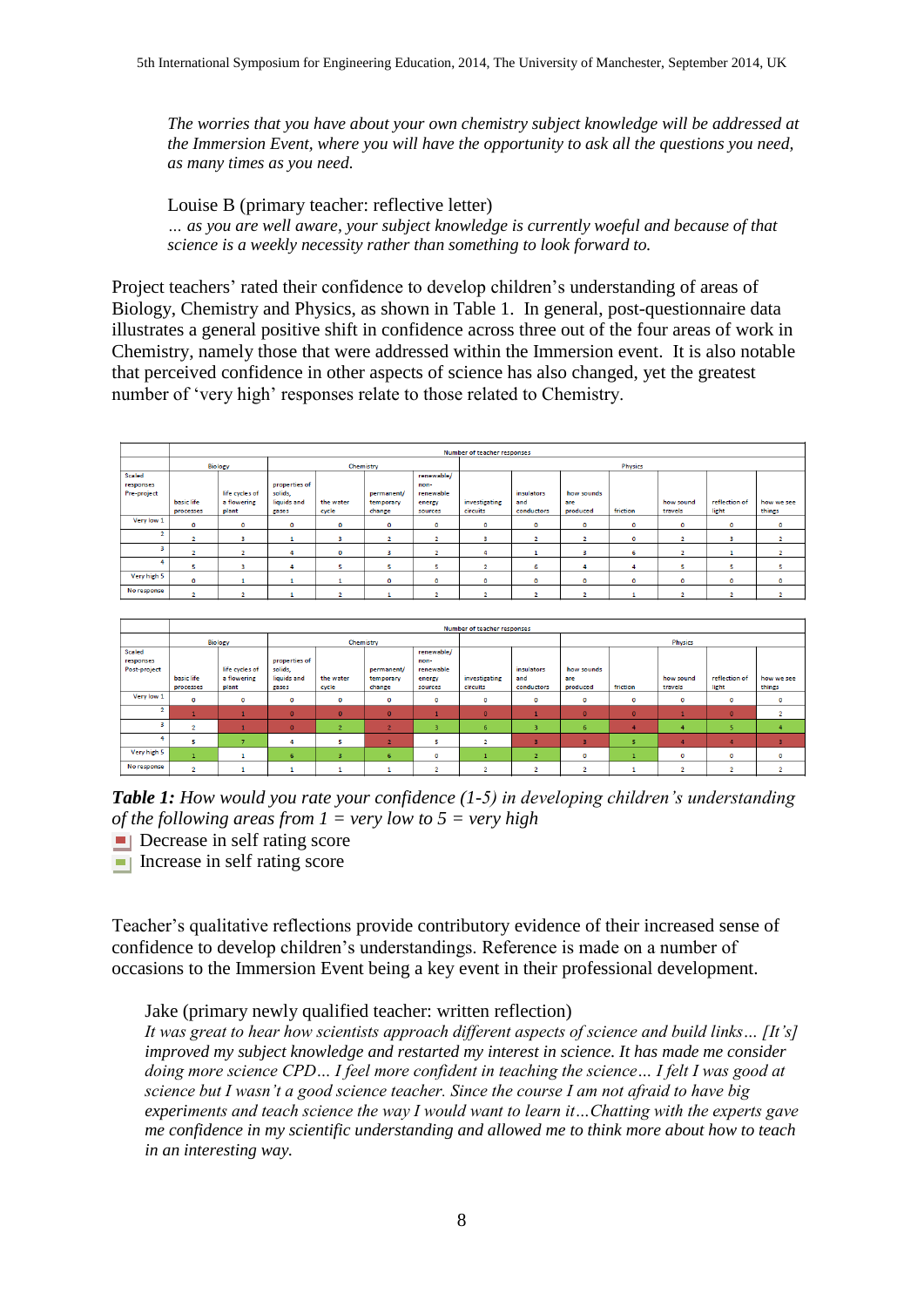## Suzanne (primary teacher: email reflection)

*The 3 days were great! When I was telling colleagues about it, it struck me even more how enjoyable and challenging it had all been and how rarely we get the opportunity to talk and work and think in such depth about one area of teaching.* 

#### Ross (primary teacher: reflective letter)

*By the end you will have broadened your own knowledge of science and will also feel much more confident in teaching it is a more creative and exciting way, you will also have some wonderful ideas from all those you have worked with.*

Opportunity for primary teachers to be involved in training or subject development for science is limited, and relies most significantly on initial teacher training course, in-service training led by subject leaders in school, a local authority or external training provider. Professional support of this kind for primary science has declined since school leaders have found it increasingly demanding to improve standards in Literacy and Numeracy, and as the status of science in primary schools has declined since the removal of standard assessment tasks. Funding allocated to science professional development is also limited in most schools, with subject leaders have discussed in general discussions having overall budget for science resources and development to the order of approximately £300 per annum.

This study illustrates an approach to primary teacher continued professional development that spans the course of an academic year (9 months), is facilitated and overseen by a University based project manager with specific expertise in primary science curriculum development and involves research scientists. The model relies on two teachers working together from each primary school and for pupils' interests to be acknowledged and act as a core focus of interest. This contrasts to more typical one, two or three-day courses offered by a training organisation/institution.

Teachers in this study, although initially apprehensive and lacking in confidence about their own science knowledge and understanding, were embracing of the support offered to them. By learning experientially through practical activities, the teachers developed confidence as they shared both the 'magic' of the science, and felt supported in understanding the reasons for the phenomena. Having dedicated time out of school with specialist support of both a project manager and research scientist relied on funding. Such features of CPD are challenging in terms of sustainability, although many UK Universities offer Outreach and Widening Participation programmes that would provide primary school teachers with access to activities, such as workshops, events and visits that could support the delivery of the science curriculum. Experience from this study, which continues to be explored in follow-up work, provides an opportunity to reflect on the impact of such longer-term partnerships on children's learning, teacher's confidence in teaching science and latterly how such work can impact on at a whole school level in terms of increasing the status of primary science. For this to be achieved a more focused study with research methodologies targeting each area of interest will be required.

## **4. CONCLUSIONS**

The focus of this paper reports on the coteaching experiences specifically in terms of its effect on teacher's confidence to teach knowledge and skills in Chemistry as part of the primary science school curriculum. It explores the way in which, through a facilitated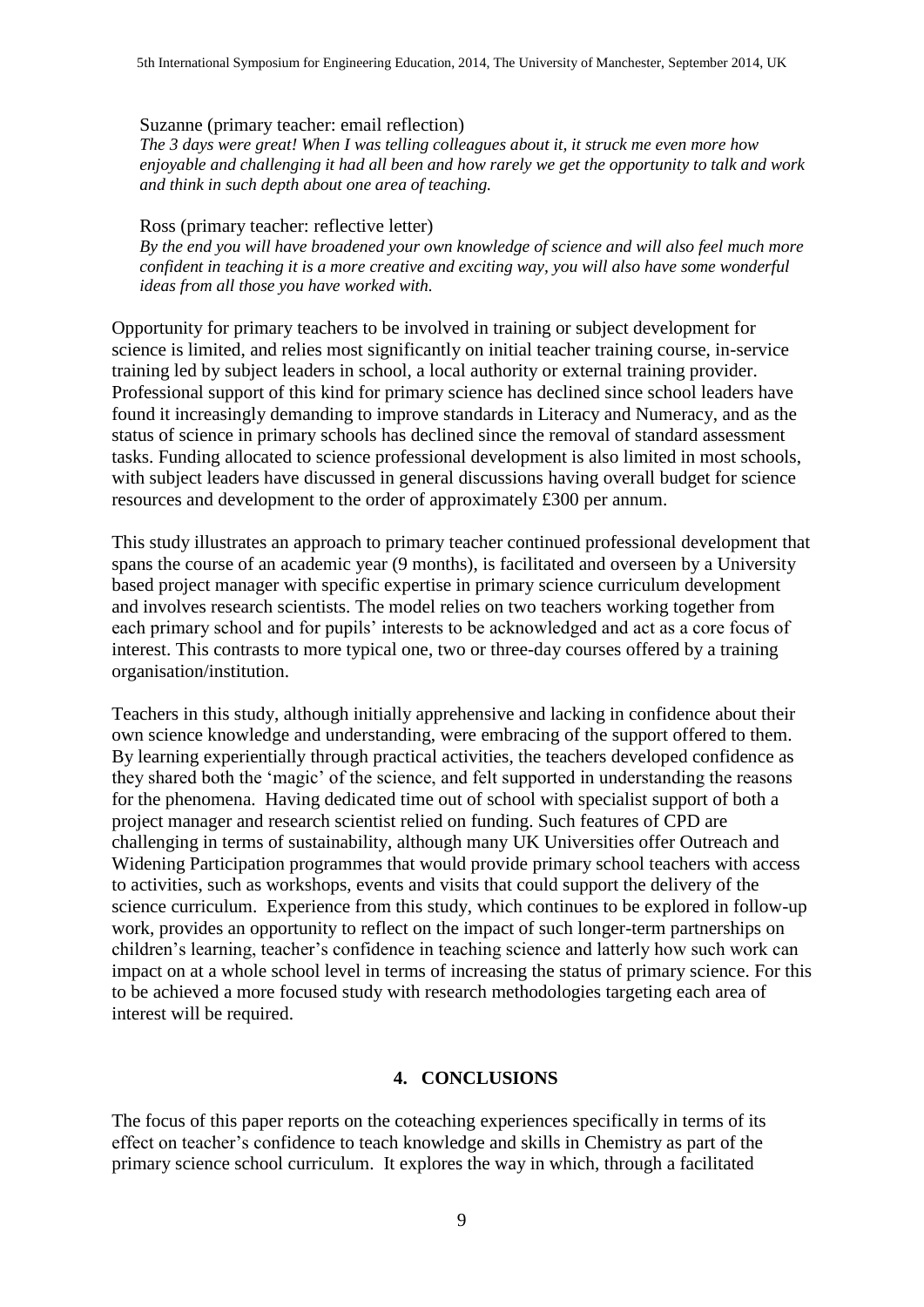project, teachers and researcher scientists were brought together to develop, deliver and reflect on projects that they created in response to primary children's questions. Over the course of an academic year they engaged in a key CPD three-day Immersion Event, as well as other development activities.

What has been prevalent in the data presented was the strength of feeling that teachers apply to the partnerships that that they were able to forge. They outline the new and richer opportunities that they felt they were able to achieve as they drew confidence through the partnership activity with research scientists. The coteaching approach, although it could be argued aspects of which could be enhanced in future, provided a modus operandi where professional skills and knowledge could be shared and developed. A sense of team-ness and togetherness was sensed that teachers relate as increased confidence and excitement to push the boundaries of the curricula that they regularly deliver.

Although it is acknowledged that this paper grows out of a curriculum development project, and one where a more rigorous research approach could be applied if it were to be replicated, it is evident that further understanding about how best to facilitate teacher-research scientist partnerships is of interest. As a model for teacher CPD what this approach provides differs from standard one-day or short 'courses', where the development of activities is often predefined and not responsive to children's questions from the classroom. This model allows teachers to develop personally through a process of mentoring, collaborative endeavour and shared experience with a science specialist, a source of knowledge and skills that teachers rarely have opportunity to exploit.

Financial support from funding bodies has been crucial in enabling this type of activity to take place. Support for teacher's time out of school, by way of paying supply cover, resources and general expenses has been required. Whether this is from school or funding bodies, it is important to acknowledge this investment.

It is of interest to research in greater detail the influence of an immersive, collaborative approach to Primary Science teacher CPD, and to examine in greater depth the following questions:

- How does a coteaching approach influence the development of primary science teacher identity?
- What funds of knowledge are available to support the development of primary science teacher identity?
- How can the coteaching approach support the personal and professional development of the research scientist/high school teacher?
- What is the role of research scientists in the enhancement of science teaching and learning in schools?

Acknowledgements are extended to the teachers and schools involved in the project, Sheffield Hallam Univesity, The University of Bristol, The University of Manchester, the Primary Science Teaching Trust and the Comino Foundation.

# **References**

Appleton, K. (1995) *Student teachers' confidence to teach science: is more science knowledge necessary to improve self*‐*confidence?* International Journal of Science Education, 17-3, 357-369.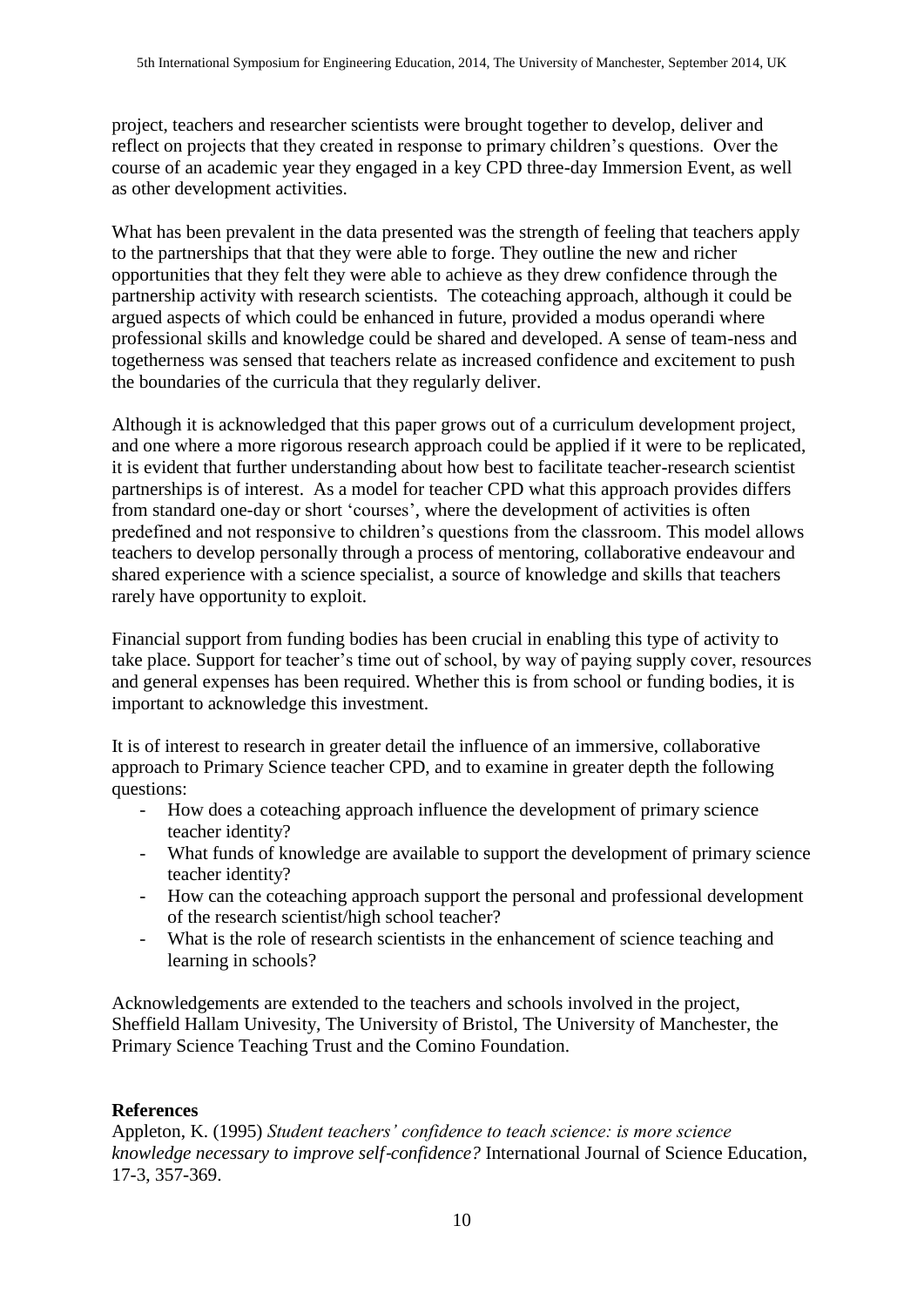Collins, Reiss & Stobart (2008*). The Effects of National Testing in Science at KS2 in England and Wales*. London: Wellcome Trust.

Department for Education (2011) *Framework for the national curriculum: a report by the expert panel for the national curriculum review*. Available at https://www.gov.uk/government/publications/framework-for-the-national-curriculum-a-

report-by-the-expert-panel-for-the-national-curriculum-review [Accessed 1.7.14]

Department for Education (2013) Schools and Colleges Curriculum and qualifications. Available at [https://www.gov.uk/schools-colleges/curriculum-qualifications.](https://www.gov.uk/schools-colleges/curriculum-qualifications) [Accessed 1.7.14]

Harlen, W. (1995) *Understanding and teaching science. SCRE newsletter no. 57* (Glasgow, Scottish Council for Research in Education).

Harlen, W. and Holroyd (1997) *Primary teachers' understanding of concepts of science: impact on confidence and teaching*. International Journal of Science Education, 19/ 1, 93- 105.

Letter from Rt Hon Michael Gove MP to Director of Research & Assessment (11<sup>th</sup> June 2012). Available at

[http://webarchive.nationalarchives.gov.uk/20130904095348/https://media.education.gov.uk/a](http://webarchive.nationalarchives.gov.uk/20130904095348/https:/media.education.gov.uk/assets/files/pdf/l/secretary%20of%20state%20letter%20to%20tim%20oates%20regarding%20the%20national%20curriculum%20review%2011%20june%202012.pdf) [ssets/files/pdf/l/secretary%20of%20state%20letter%20to%20tim%20oates%20regarding%20t](http://webarchive.nationalarchives.gov.uk/20130904095348/https:/media.education.gov.uk/assets/files/pdf/l/secretary%20of%20state%20letter%20to%20tim%20oates%20regarding%20the%20national%20curriculum%20review%2011%20june%202012.pdf) [he%20national%20curriculum%20review%2011%20june%202012.pdf](http://webarchive.nationalarchives.gov.uk/20130904095348/https:/media.education.gov.uk/assets/files/pdf/l/secretary%20of%20state%20letter%20to%20tim%20oates%20regarding%20the%20national%20curriculum%20review%2011%20june%202012.pdf) [Accessed 1.7.14]

Murphy, C. and Beggs, J. (2005) *Primary Science in the UK: a scoping study.* Wellcome - London. Available at

[http://www.wellcome.ac.uk/stellent/groups/corporatesite/@msh\\_peda/documents/web\\_docu](http://www.wellcome.ac.uk/stellent/groups/corporatesite/@msh_peda/documents/web_document/wtx026636.pdf) [ment/wtx026636.pdf.](http://www.wellcome.ac.uk/stellent/groups/corporatesite/@msh_peda/documents/web_document/wtx026636.pdf) [Accessed 1.7.14]

Murphy, C., & Carlisle, K. (2008). Situating relational ontology and transformative activist stance within the 'everyday' practice of coteaching and cogenerative dialogue. Cultural Studies of Science Education. doi:10.1007/s11422-008-9124-y.

McCullagh, J., Murphy, C, & Doherty, A. (2013) The preliminary findings of the Science Coteaching in Teacher Education (SCITE Project): The student teachers' perspective. Presentation at the Irish Association for Social Scientific and Environmental Education annual conference, Dublin.

Murphy, C., Neil, P. & Beggs, J. (2007) *Primary science teacher confidence revisited: ten years on,* Educational Research, 49-4, 415-430.

Murphy, C., Carlisle, K. & Beggs, J. (2009) *Can they go it alone? Addressing the criticisms of coteaching.* Cultural Studies of Education, 4:461–475 DOI 10.1007/s11422-008-9150-9.

Murphy, C. and Scantlebury, K. (2010) Coteaching in International Contexts: Research and Practice. Dordrecht, Springer. ISBN: 978-9048137060.

Murphy, C., Bianchi, L., McCullagh, J. & Kerr, K.(2013) Scaling up higher order thinking skills and personal capabilities in primary science: Theory-into-policy-into-practice. Thinking Skills and Creativity (2013), http://dx.doi.org/10.1016/j.tsc.2013.06.005

National STEM Centre (2013) *Practical Work: Resources for teachers and technicians for practical lessons*. Available at<http://www.nationalstemcentre.org.uk/sciencepracticals> [Accessed 1.7.14]

OFSTED (2011) *Successful Science.* Available at [http://www.ofsted.gov.uk/resources/successful-science.](http://www.ofsted.gov.uk/resources/successful-science) [Accessed 1.7.14]